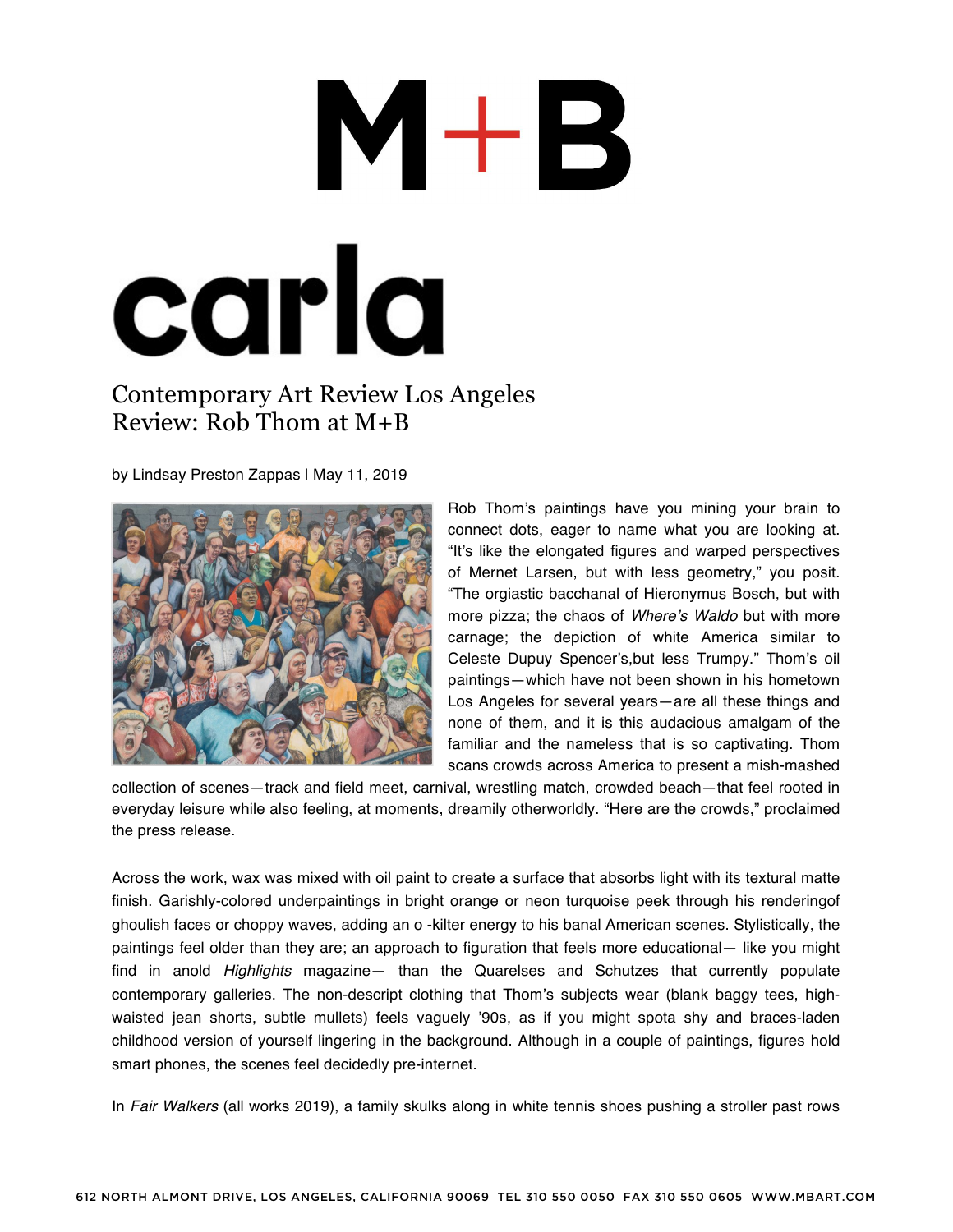## $M+B$

of carnival stalls and plush banana toys. In the back- ground, other fair-goers amble, and in a cacophonyof abstracted shapes and colors, the people become indistinguishable from the rows of cheaply made baubles. Strangely, in the foreground, a woman walks o the canvas, though her face lags behind, dripping down her shoulder with a macabre and angular jawline. So, here, Thom sets the stage, and invites you to play along: look for clues, oddities, and strange occurrences.

These strange inclusions don't quite disrupt the believability of the crowded scenes. Instead they suggest that what we are lookingat, while rooted in truth, may also be a partial fiction. The paintings traipse into fantasy as in *Drive-ThruZoo*, whose title explains exactly what's depicted on canvas (a cavalcade of safari animals stampeding around a zagging line of gawking cars). One woman leans out of a sedan tempting a hyena with a slice of pepperoni pizza. Like any good action, the painting almost reads as an impending eventuality—soon, nature will be relegated to an experience enjoyed while sitting back on a shaded tram, slurping a Big Gulp.



In other paintings,the outlier is more apparent. *FYB (The Juice)*, picturesthe frenzy of a grape stomping festival, wherein a worker dumps a bucket of crabsinto the masticated wine mixture. *Reverse Beach*  shows a dense vacation scene where sun-screened tourists wade through a choppy ocean, clinging to inflatable rafts. It's not until you've spent several minutes delighting in the activities of the pot-bellied tourists that you notice a man in the left corner of the composition menacingly holding a chainsaw while wading onto the shore. In Thom's America, banality can flip to nightmare in a matter of seconds.

The artist pulls his dense crowds from a variety of sources—events he attends where he now livesin the Paci c Northwest, discarded books, and online sourced images of shopping malls, fairs, and rallies. The jeering crowd in *BRWC*—the largest and most dense painting in the show, depicting a swarm of wrestlers punching and drop kicking each other while rowdy onlookers cheer with arrested attention—becomes isolated in another painting titled *MMAF*. Here, Thom gives a close-up of the crowd itself: an overallssporting, visibly angry woman points and yells, while others cheer and clap, and still others grin excitedly, recording the unseen action on their phones. Plain colored t-shirts and blazers devoid of any campaign